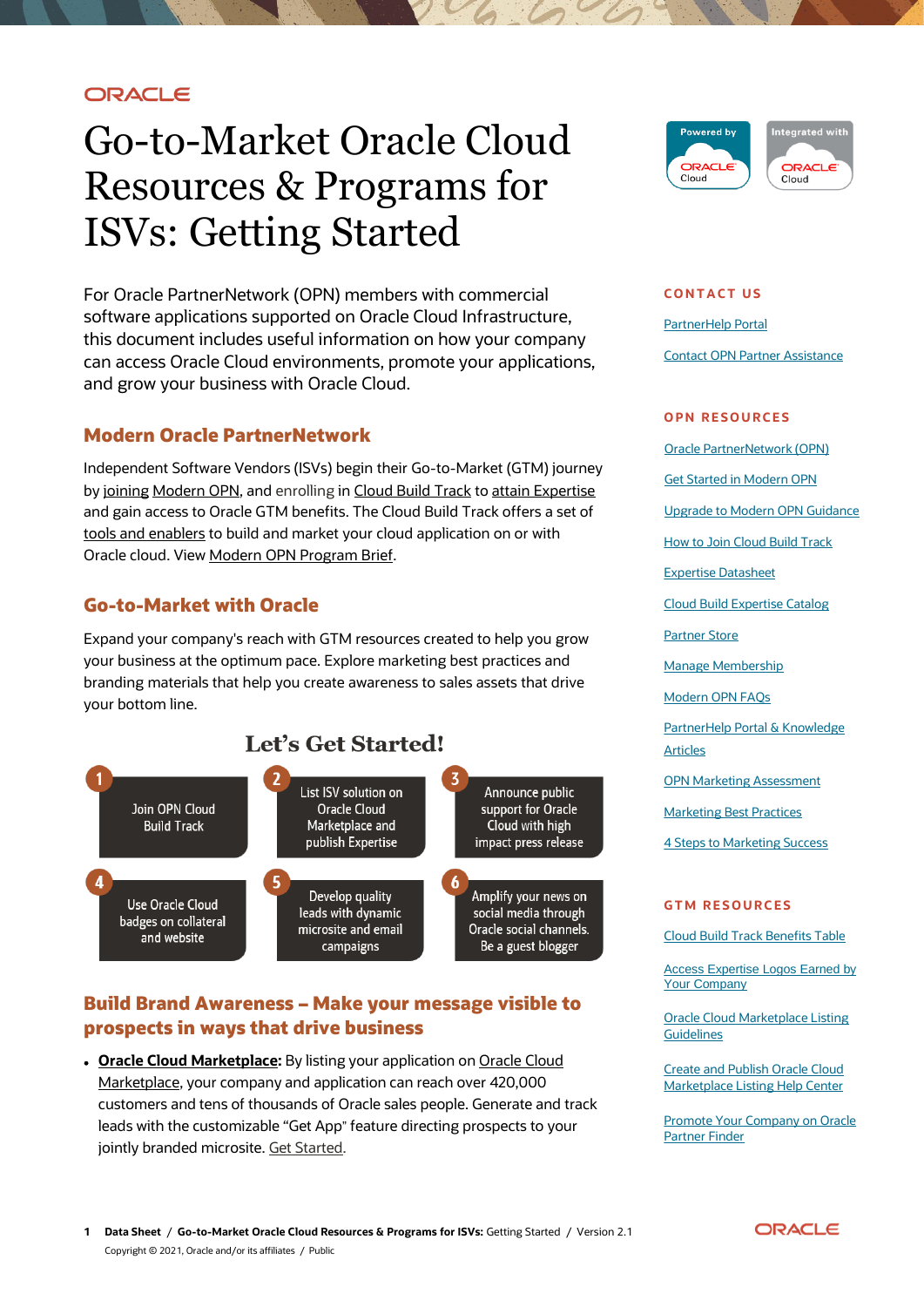#### [Oracle Cloud Marketplace Listing Types Overview](https://www.oracle.com/partners/en/most-popular-resources/paas-iaas-listing-process-oracle-3256075.pdf) (PDF)



ISV's Application is deployed in the<br>ISVs own OCI Tenancy Provides customers with a<br>description of the partner's solution running on or integrated<br>with Oracle Cloud and next steps to get started with your product

#### **Click-to-Deplov** Jĥ **Solutions**

ISV's Application is Deployed in the<br>End-user Customer's OCI Tenancy **BYOL Listing: Customers can** deploy the partner's software for which they already have license Paid Listing: Pre-configured ISV compute images meant to be<br>deployed directly into your VCN

#### **Consolidated**  $|\mathbf{t}$ **Billing**

**Single bill for using ISV solutions<br>and Oracle Cloud Infrastructure<br>specific services** Flexibility to use OCI's Universal<br>Commit Monthly Flex credits<br>towards Marketplace purchases

 **Showcase Expertise on [Oracle PartnerNetwork \(OPN\) Partner](https://partnerhelp.oracle.com/app/answers/answer_view/a_id/1013594/loc/en_US)  [Finder](https://partnerhelp.oracle.com/app/answers/answer_view/a_id/1013594/loc/en_US)<sup>2</sup>** : Market your company to customers, partners, prospects, and

Oracle employees worldwide on OPN [Partner Finder.](https://partner-finder.oracle.com/catalog/opn/index.html)

- **o** Cloud Build Track partners [attain Expertise](https://www.oracle.com/partnernetwork/expertise/build/powered-by-oracle-cloud/) once they have published their solution on the Oracle Cloud Marketplace.
- **o** [Create your Solution Profile](https://partnerhelp.oracle.com/app/answers/answer_view/a_id/1013590) o[r update your Partner Profile,](https://partnerhelp.oracle.com/app/answers/answer_view/a_id/1013574/) and [publish your Expertise](https://partnerhelp.oracle.com/app/answers/answer_view/a_id/1013594) on OPN Partner Finder.
- **Press Release<sup>2</sup>:** Issue a press release announcing your application now available on the Oracle Cloud Marketplace. Complete and submit the ['Cloud](https://partnerhelp.oracle.com/app/answers/answer_view/a_id/1013433/loc/en_US)  [Build Expertise: Powered By / Integrated With' template](https://partnerhelp.oracle.com/app/answers/answer_view/a_id/1013433/loc/en_US) for Oracle review.
	- o Announce your application has achieved 'Powered by Oracle Cloud' or Integrated with Oracle Cloud status<sup>2</sup>, and use Oracle executive quote provided for partner issued press release<sup>2</sup>.
- **Oracle Cloud Badges<sup>2</sup>:** Showcase Expertise and use on the partner's website and collateral to help customers recognize the partner's support for Oracle Cloud[. Access Partner Logos, Certificates, and Brand Guidelines.](https://www.oracle.com/opn/secure/manage/brand-guidelines-6415499.pdf)

## **Quality Leads & Actions - Create new types of connections that result in action**

- **· [Oracle Digital Marketing Center](https://www.oracle.com/partners/en/partner-with-oracle/market-and-sell/channel-automation-service/secure/index.html)<sup>1</sup>:** Platform suite of fully integrated digital [marketing applications.](https://www.oracle.com/partners/en/partner-with-oracle/market-and-sell/channel-automation-service/secure/discover-digital-marketing-center-5958294.pdf) Easily execute marketing campaigns and content designed to enhance your Go-to-Market strategy, improve results and strengthen your brand:
	- o **Jointly-Branded Microsite<sup>1</sup> :** Create a [jointly-branded Oracle](https://www.oracle.com/partners/en/partner-with-oracle/market-and-sell/channel-automation-service/secure/isv-ocmas-5593385.pdf)  [microsite and email marketing campaigns.](https://www.oracle.com/partners/en/partner-with-oracle/market-and-sell/channel-automation-service/secure/isv-ocmas-5593385.pdf) Showcase solution, demos, news content, and more. Generate and track leads with microsite analytics. Deliver dynamic syndicated website content and plugins.
	- o **Link microsite to "Get App" feature on the Oracle Cloud Marketplace:** Drive traffic toward your solution link, and track and nurture leads through Microsite analytics.
	- o **[Create Virtual and On-Demand Events](https://www.oracle.com/opn/secure/gtm/resources/digital-marketing-center/virtual-event-center-7503767.pdf)<sup>1</sup> :** Create "Partner-Hosted" virtual events and "On-Demand" co-brandable campaigns.

### **UPGRADE TO MODERN OPN TO VIEW MEMBER-ONLY PAGES**

[Modern OPN Partner Portal Login](https://www.oracle.com/opn/secure/index.html)

[OPN Journeys and Resources](https://www.oracle.com/opn/secure/gtm/index.html)

Detailed [Track Enablers + Benefits](https://www.oracle.com/opn/secure/get-enabled/modernized-opn-benefits/table-5731944.html)  **[Table](https://www.oracle.com/opn/secure/get-enabled/modernized-opn-benefits/table-5731944.html)** 

[Go to Market](https://www.oracle.com/opn/secure/gtm/resources/index.html) Resources

[Attain Expertise in Cloud Build](https://partnerhelp.oracle.com/app/answers/answer_view/a_id/1016087/loc/en_US)  **[Track](https://partnerhelp.oracle.com/app/answers/answer_view/a_id/1016087/loc/en_US)** 

[Publish Expertise in Partner Finder](https://partnerhelp.oracle.com/app/answers/answer_view/a_id/1013594/loc/en_US)

[Enablers for Developers](https://www.oracle.com/opn/secure/get-enabled/developers/index.html)



#### Recognizes partner software solutions that *run on Oracle Cloud Infrastructure*



Recognized partner software solutions that *connect or integrate with Oracle Cloud Applications*

*<sup>1</sup>Build Track Benefit Join Build Track to access this benefit*

*<sup>2</sup>Build Track Expertise Benefit Achieve a Build Track Expertise to access this benefit*

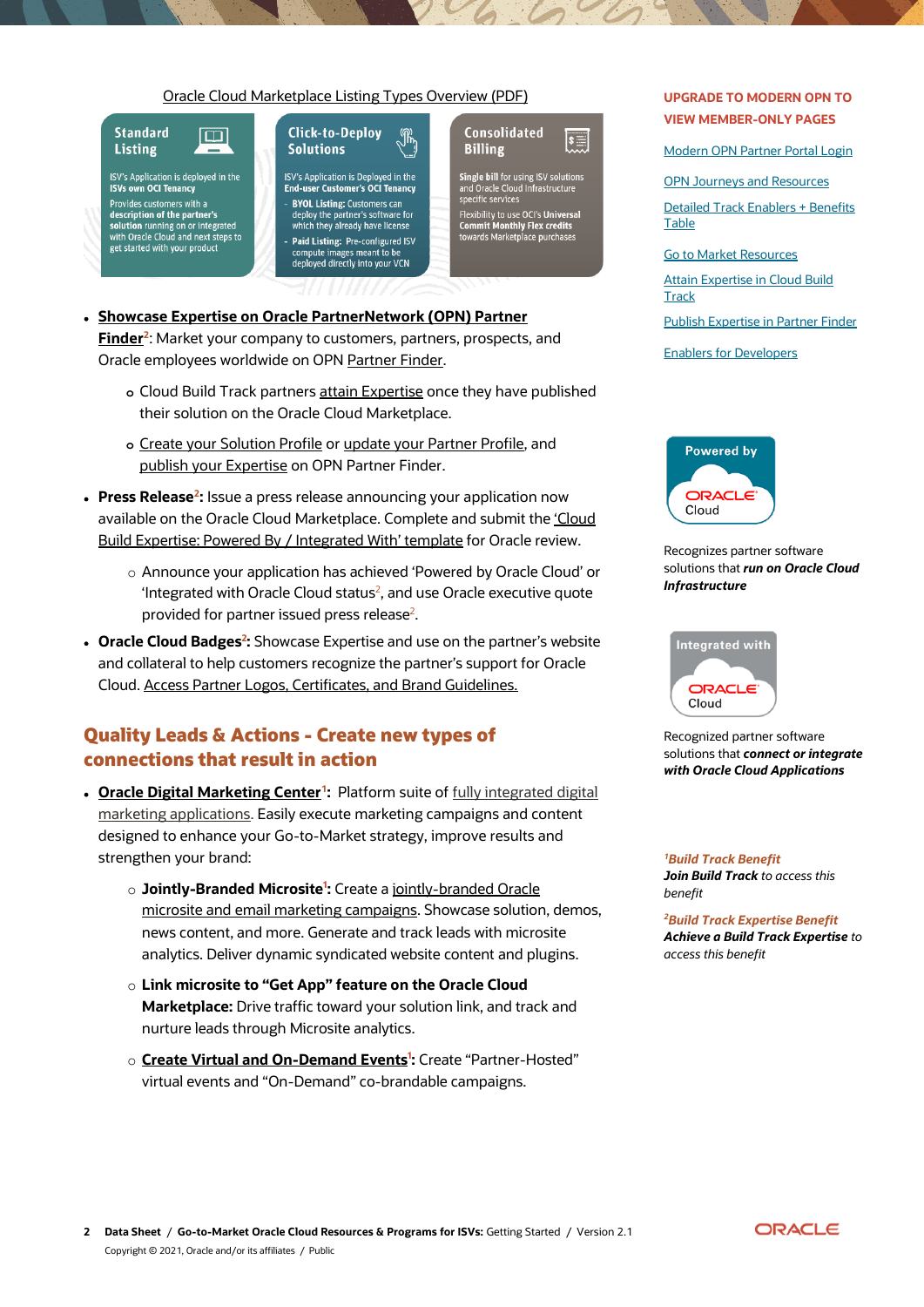## **Marketing Resources to Expand Your Reach**

- **Promote Your Customer Success<sup>2</sup>:** Tell the world how your organization is enabling customer success with thi[s dynamic suite of promotional tools:](https://www.oracle.com/opn/secure/gtm/resources/promote-success/index.html)
	- **o Customer Success Stories<sup>2</sup> :** [Submit a Customer Reference](https://apexapps.oracle.com/pls/apex/ocom/r/ocom/reference-sign-up-form?session=101011438370009)  [Nomination.](https://apexapps.oracle.com/pls/apex/ocom/r/ocom/reference-sign-up-form?session=101011438370009) Chosen partners will be promoted on Oracle.com and via videos, podcasts, speaking opportunities, social platforms and more.
	- **o Guest Author on Oracle Blog<sup>2</sup> :** Promote your success with Oracle Cloud using your unique voice, highlight differentiated value to mutual customers, and showcase your thought leadership[. Submit a request](https://partnerhelp.oracle.com/app/answers/answer_view/a_id/1016295) to be a guest author on a[n Oracle Blog.](https://blogs.oracle.com/) View th[e Guest Authoring on](https://www.oracle.com/opn/secure/gtm/resources/promote-success/guest-blogs-best-practices-7605433.pdf)  [Oracle Blogs Best Practices.](https://www.oracle.com/opn/secure/gtm/resources/promote-success/guest-blogs-best-practices-7605433.pdf)
	- **o Partner Perspectives Podcast<sup>2</sup> :** *[Partner Perspectives: Anatomy of a](http://partnerperspectives.oracle.libsynpro.com/website)  [Customer Success](http://partnerperspectives.oracle.libsynpro.com/website)* podcast series tells customer stories from the partner perspective, giving an inside look at critical details about how individual projects are initiated and successfully deployed. [Submit](https://www.wrike.com/frontend/requestforms/index.html?token=eyJhY2NvdW50SWQiOjE1NzIwMDMsInRhc2tGb3JtSWQiOjM5NDgyOH0JNDc2MDU0Njc4NTQ4MAlhNWM3MzVlNTYxZjgzZWJjMzE4NTNiZTJhNWExODU1OWJkNmRmZTdhYzlmNWRhNGFjZDBkOWM4NDA4ZWUwMTM5)  [your customer story.](https://www.wrike.com/frontend/requestforms/index.html?token=eyJhY2NvdW50SWQiOjE1NzIwMDMsInRhc2tGb3JtSWQiOjM5NDgyOH0JNDc2MDU0Njc4NTQ4MAlhNWM3MzVlNTYxZjgzZWJjMzE4NTNiZTJhNWExODU1OWJkNmRmZTdhYzlmNWRhNGFjZDBkOWM4NDA4ZWUwMTM5)
	- **o Customer Reviews with TrustRadius<sup>2</sup> :** [TrustRadius,](https://www.trustradius.com/) a review site for business technology, is optimized for content quality and data integrity to help buyers make better product decisions based on unbiased and insightful reviews[. TrustRadius](https://www.trustradius.com/static/oracle_lp?utm_medium=web&utm_source=VendorSourced&utm_campaign=2020-RaaS-oracle_lp--OPN) to harness and scale the authentic voice of their customers.
- **[Oracle OpenWorld,](https://www.oracle.com/openworld/index.html) [Oracle Code,](https://developer.oracle.com/code) Modern Business Experience, Collaborate:** [Exhibit](https://www.oracle.com/openworld/exhibit.html)<sup>1</sup> on the Exchange floor and host a session in an Innovation Theater. Special packages for ISVs available. Reach developers and sponsor an Oracle Code event. If interested in sponsoring<sup>1</sup> or attending regional Oracle events, contact your local sales representative.
- **· Social Media<sup>1</sup>**: Inclusion in social media announcements, newsletters and blog posts, etc. Tweet and post to LinkedIn and Facebook about your success stories and Oracle Cloud Marketplace listing using #OracleCloud, #Oracle, and mention @OracleCloud.
- **[Partner Event Promotion Service](https://go.oracle.com/LP=49262)<sup>2</sup>:** Watch the Partner Event Publishing [Demo](https://www.youtube.com/watch?v=TovM7wksfoM&t=5s) and lear[n how to promote Partner events on Oracle.com.](https://partnerhelp.oracle.com/app/answers/answer_view/a_id/1013427)

## **Cloud Build Track Technical Benefits: Access Oracle Cloud Environments and Enablement Resources<sup>1</sup>**

- **Technical Enablement<sup>1</sup>:** Upon joining Cloud Build Track ISVs will automatically be provisioned a separate tenancy with \$3K of cloud credits, at a 55% rate card discount. Technical enablers are designed to help ISVs:
	- **o** Rapidly and cost effectively validate apps on Oracle Cloud, accelerate development cycles, and access Partner-Only Technical Assistance Forums on [Cloud Customer Connect.](https://cloudcustomerconnect.oracle.com/pages/home)
- **3,000 Universal Cloud Credits (UCC) and access to Oracle Cloud environments<sup>1</sup>** for multiple use cases, including: developing and testing applications, running proofs of concept (POCs), sales demonstrations and training. [Access UCC.](https://partnerhelp.oracle.com/app/answers/answer_view/a_id/1013658/loc/en_US)
- **@OracleCloud @OracleDatabase**
	- **@OracleSecurity**

**TWITTER**

**FOLLOW US ON FACEBOOK AND** 

- **@OracleDevs**
- **@OracleCX**
- **@OracleComms**

#### **@OraclePartners**



**3 Data Sheet** / **Go-to-Market Oracle Cloud Resources & Programs for ISVs:** Getting Started / Version 2.1 Copyright © 2021, Oracle and/or its affiliates / Public